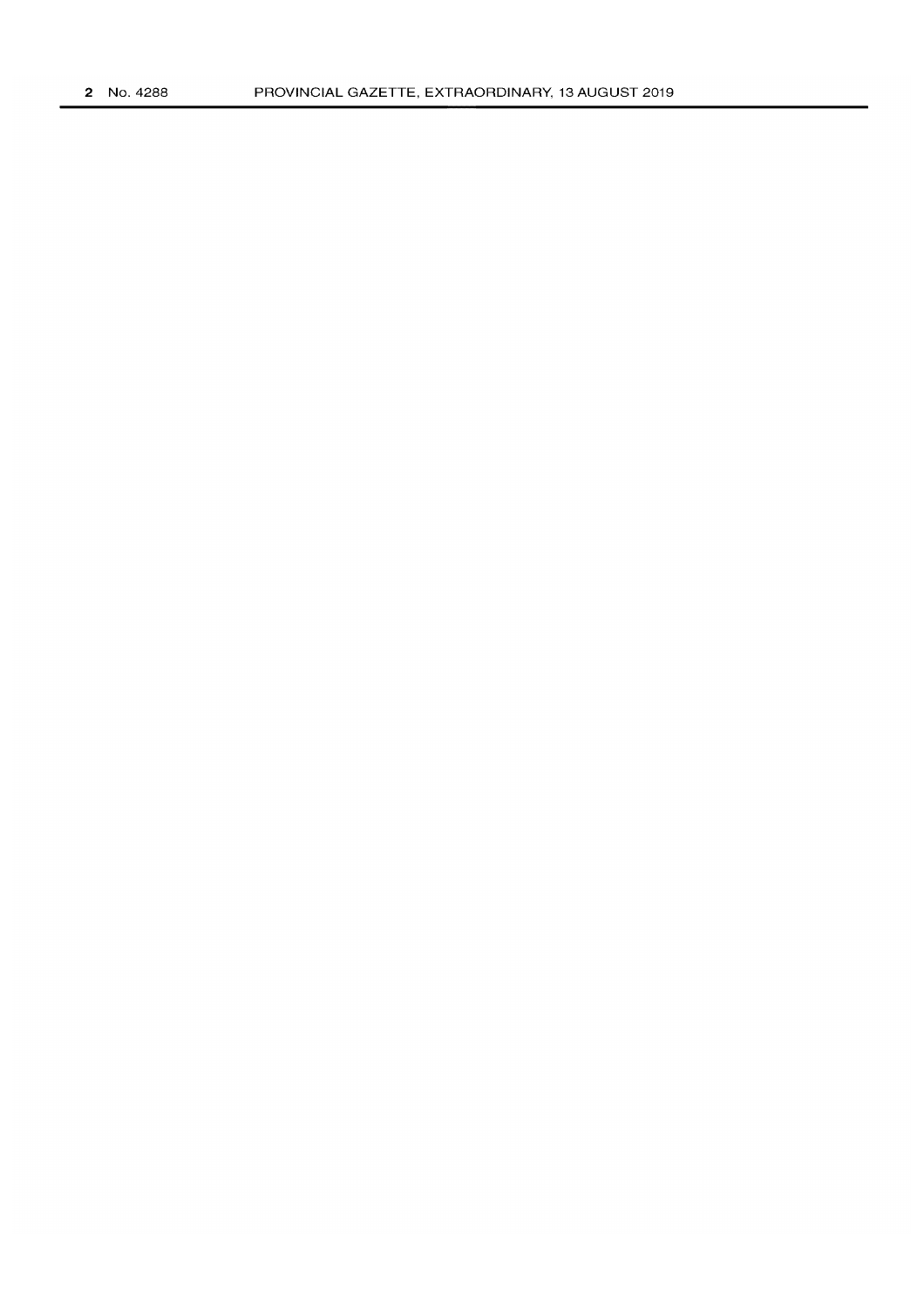### **CONTENTS**

|     |                                                                                                        | Gazette<br>No. | Page<br>No. |
|-----|--------------------------------------------------------------------------------------------------------|----------------|-------------|
|     | <b>PROVINCIAL NOTICES • PROVINSIALE KENNISGEWINGS</b>                                                  |                |             |
| 228 | Local Government: Municipal Property Rates Act, 2004: Resolution on Levying Property Rates in terms of | 4288           |             |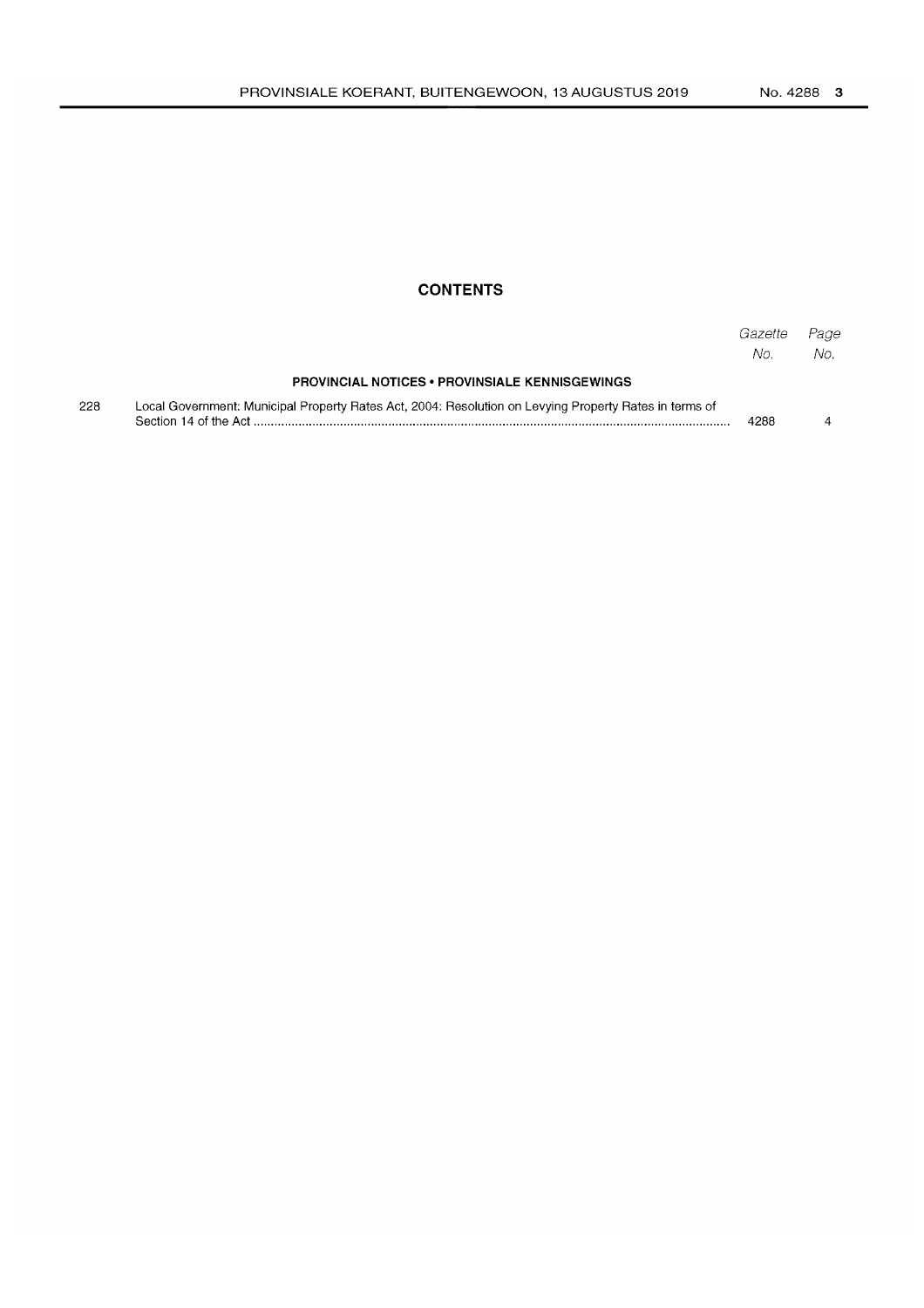# **PROVINCIAL NOTICES • PROVINSIALE KENNISGEWINGS**

#### **PROVINCIAL NOTICE 228 OF 2019**

#### **RESOLUTION ON LEVYING PROPERTY RATES IN TERMS OF SECTION 14 OF LOCAL GOVERNMENT: MUNICIPAL PROPERTY RATES, ACT 2004 (ACT NO.6 OF 2004)**

Notice no. 02 Date: 12 August 2019

**MUNICIPAL NOTICE NO 02 OF 2018/19** 



#### **MHLONTLO LOCAL MUNICIPALITY**

#### **RESOLUTION LEVYING PROPERTY RATES FOR THE FINANCIAL YEAR 1 JULY 2019 TO 30 JUNE 2020**

Notice is hereby given in terms of section 14(1) and (2) of Local Government: Municipal Property Rates Act, 2004; that the council resolved by way of council **resolution number 02-18/19** to levy the rates on the property reflected in schedule below with the effect **1 July 2019.** 

| <b>Category of Property</b>            | Cent amount in Rand rate determined<br>for relevant property category |
|----------------------------------------|-----------------------------------------------------------------------|
| Residential                            | 0.00781                                                               |
| <b>Business</b>                        | 0.01722                                                               |
| Government properties                  | 0.00195                                                               |
| Vacant Land (Residential and Business) | 0.00781                                                               |
| Public Service infrastructure          | 0.00195                                                               |
| Agricultural for business and          | 0.00195                                                               |
| commercial                             |                                                                       |

#### **11. EXEMPTIONS AND IMPERMISSIBLE RATES**

1 1.1 The following categories of property are exempted from rates: -

(a) Municipal properties

**Municipal properties are exempted from paying rates as it will increase the rates burden or service charges to property owners or consumers.** However, where municipal properties are leased, the lessee will be responsible for the payment of determined assessment rates in accordance with the lease agreement. (b) Residential properties

All residential properties with a market value of less than the amount as annually determined by the municipality are exempted from paying rates. **For the 2019/2020 financial year the maximum reduction is determined as R30 000.** The impermissible rates of R15 000 contemplated in terms of section 17(1) (h) of the Property Rates Act is included in the amount referred to above as annually determined by the municipality. **The first R30 000 (thirty thousand) value of all residential properties and**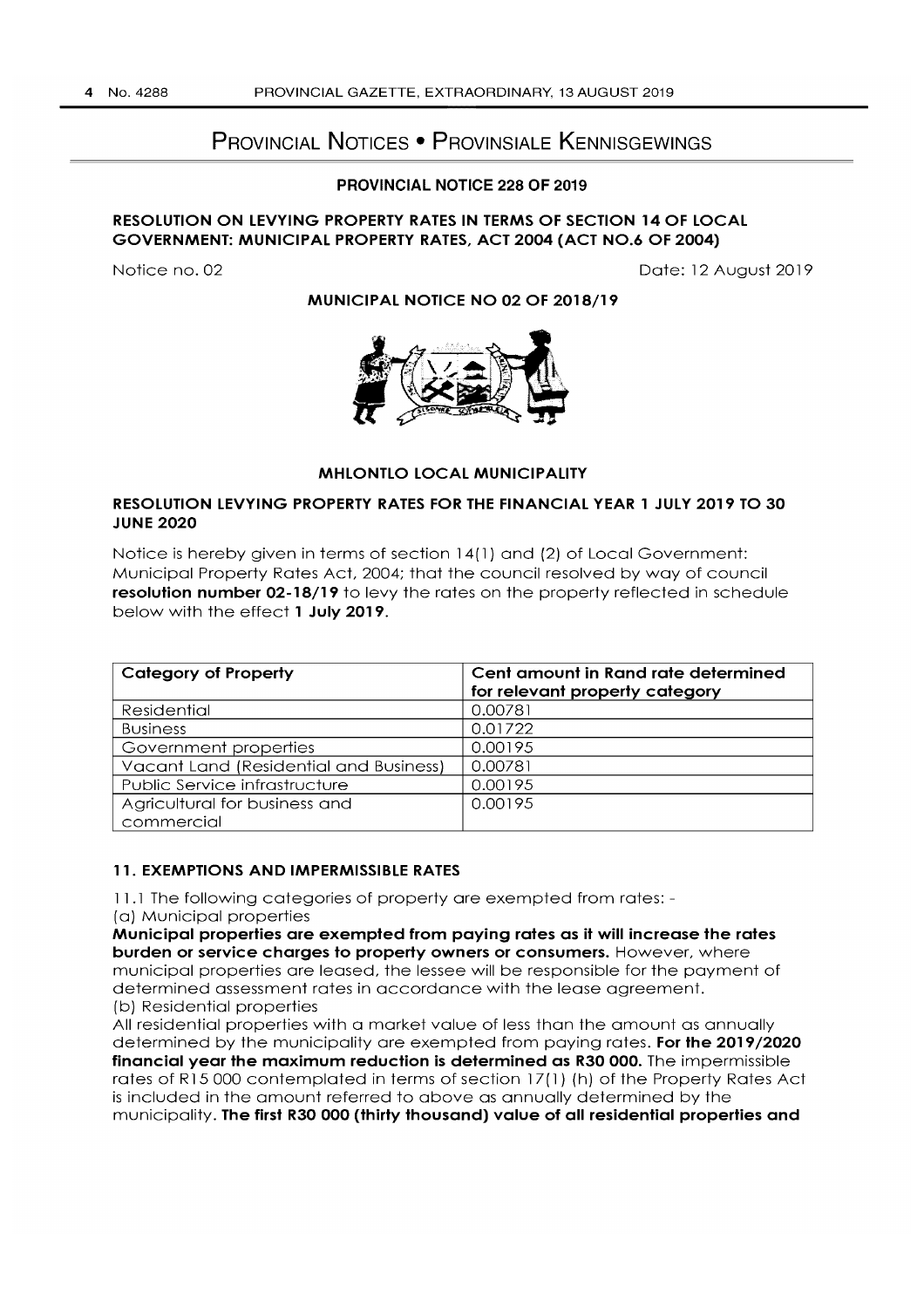## **including farm properties used for residential purposes** is exempt from being rated and is excluded from the market value when determining rates payable.

RDP houses are exempted from paying rates except when there has been building improvements wherein the normal rating will apply.

(c) Public Service Infrastructure

The Municipality may not levy rates on the first 30% of the market value of public service infrastructure.

(d) Right registered against a property

Any right registered against a property as defined in clause 2.13(b) of this bylaw is exempted from paying rates.

11.2 Exemptions in clause 11.1 will automatically apply and no application is thus required.

11.3 Impermissible Rates: In terms of section 17( 1) of the Property Rates Act the municipality may, inter alia, not levy a rate: -

(a) On those parts of a special nature reserve, national park or nature reserve within the meaning of the National Environmental Management: Protected Areas Act, 2003 (Act No.

# **REBATES**

# **13.1 . Categories of property**

(a) Business, commercial and industrial properties

i. The municipality may grant rebates to rateable enterprises that promote local, social and economic development in its area of jurisdiction. The following criteria will apply: -

a. job creation in the municipal area;

b. social upliftment of the local community; and

c. creation of infrastructure for the benefit of the community.

ii. A maximum rebate as annually determined by the municipality will be granted on approval, subject to: -

a. a business plan issued by the directors of the company indicating how the local, social and economic development objectives of the municipality are going to be met;

b. a continuation plan issued by the directors and certified by auditors of the company stating that the objectives have been met in the first year after establishment and how the company plan to continue to meet the objectives; and c. an assessment by the municipal manager or his/her nominee indicating that the company qualifies.

iii. All applications must be addressed in writing to the municipality by 31 August for the financial year in respect of which the rate is levied. If the rebate applied for is granted the rebate will apply for the full financial year.

(b) Agricultural property rebate

i. When considering the criteria to be applied in respect of any exemptions, rebates and reductions on any properties used for agricultural purposes the municipality must take into account: -

a. the extent of rates related services rendered by the municipality in respect of such properties.

b. the contribution of agriculture to the local economy.

c. the extent to which agriculture assists in meeting the service delivery and developmental objectives of the municipality; and

d. the contribution of agriculture to the social and economic welfare of farm workers.